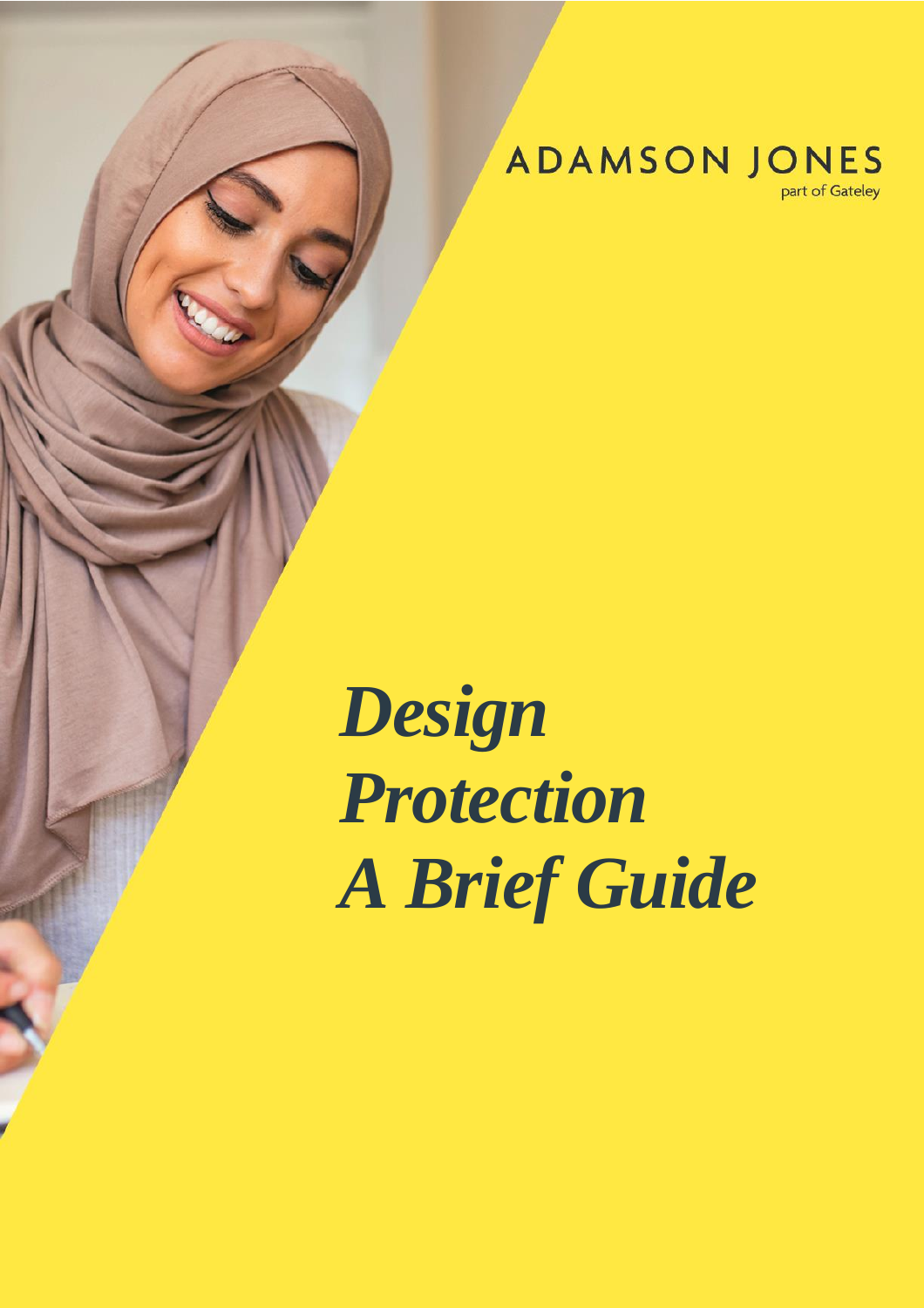# *A summary of the issues and procedures involved in protecting designs*

# **What is a design?**

The design of a product refers to the outward physical appearance of the product, and is what makes it attractive and therefore appealing to customers. Hence, the design contributes to the commercial value of the product, and increases its marketability.

The design of a product may be simultaneously protected by an Unregistered Design Right (UDR) and/or by a Registered Design. Such forms of Intellectual Property Right (IPR) are independent of other forms of IPR, such as patents, trade marks and copyright.

# **What is a registered design?**

In many cases, it is possible, and advisable, to register the design of a product. Registration provides much greater protection than relying on unregistered design rights.

A design, which may be registerable, refers to the outward physical appearance of the whole or part of a product. The physical appearance is determined by the lines, contours, colours, shape, texture, or materials of the product, or its ornamentation.

Hence, the definition of a registerable design includes both the 2-dimensional pattern, decoration and ornamentation on the surface of the product, and also the 3-dimensional shape and configuration of the product. The 2D and 3D design of a single product may be simultaneously protected. For example, a chair having an unusual shape, and also having an unusual surface decoration, may be protected by both a 3D and a 2D registered design simultaneously.

# **What is meant by a "product"?**

A "product", which may bear a registerable design, refers to any industrial or handicraft item. Examples include medical devices, office tools, household appliances, furniture, vehicles, leisure goods, and luxury items, such as jewellery, and so on.

A product may also include packaging, get-up, graphic symbols, typographic type-faces, and component parts intended to be assembled into a complex product.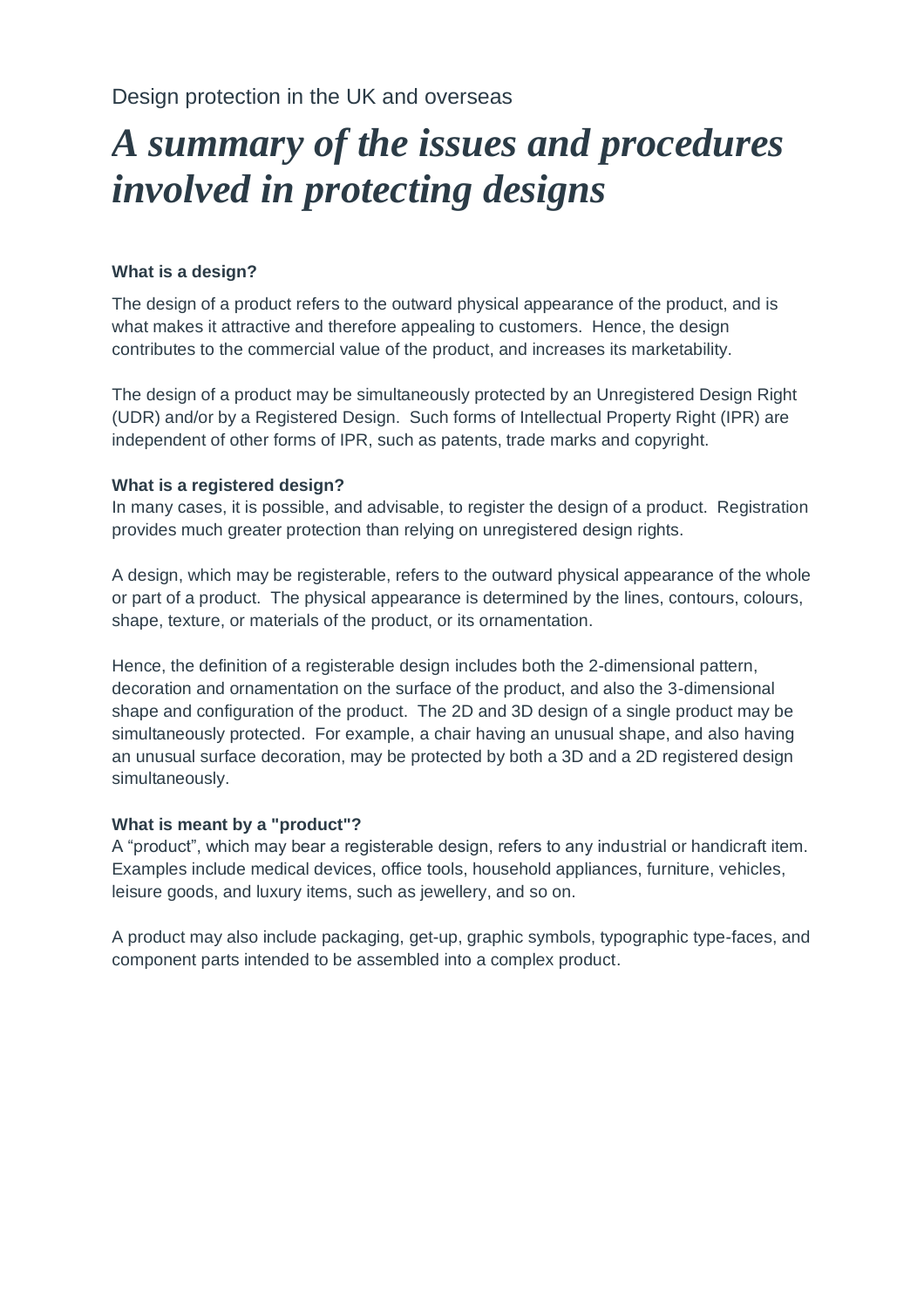# **What protection does a registered design provide?**

The owner of the registered design has the legal right to prevent a third party from making, using, stocking, distributing, selling or importing any product in which the registered design is incorporated, or to which the design has been applied. Any of these actions is called registered design infringement.

Registered designs are usually enforced in a Court, which has the authority to stop design infringement. The benefit of protecting your design with a registered design is that you can prevent third parties from reproducing your design directly, even if they arrive at your design completely independently, ie by accident. Hence, design registration is a true monopoly right, providing much stronger protection than unregistered design right (discussed below), and being much easier to enforce as there is no need to prove that copying has taken place.

Importantly, a registered design is not restricted to any specific product; it is the design (2D or 3D) which is protected, and not the product. Furthermore, the registration protects the design when it is applied to any product, whether or not it is related to the product that you have applied the design to. For example, if you design a new 3D shape for a telephone, then infringement would be found if someone used the same design for some unrelated product (eg a kettle) without your permission.

# **What are the requirements for a design to be registered?**

In order to be validly registered, the design must: (i) be new; and (ii) have "individual character".

A design is considered to be new if it has not been disclosed anywhere in the world before the filing date of a registered design application, except when the disclosure could not have become known within the European Economic Area (EEA). However, a grace period is available, which in some cases may enable a valid registration to be obtained provided that a registered design application is filed within 12 months of the earliest disclosure of the design. However, this grace period should not be relied upon because pre-filing disclosure is likely to prejudice valid design registration in many foreign countries. Therefore, if the design has been disclosed, please contact us immediately so that we can advise you.

A design is considered to have "individual character" if the overall impression it makes on an informed user is sufficiently different from any pre-existing design already in the public domain.

Component parts of a "complex" product may be independently registerable. For example, a tea pot and its corresponding lid may be protected with two different registered designs provided that they are new and have individual character. Hence, a number of designs may be registered for any single product.

One requirement for a valid design registration for a component part of a complex product is that the component must be visible during its normal use. Maintenance or repair of a product, for example changing a car engine valve or piston, is unlikely to constitute normal use, and so the valve or piston would not be registerable. However, a car gear shift lever,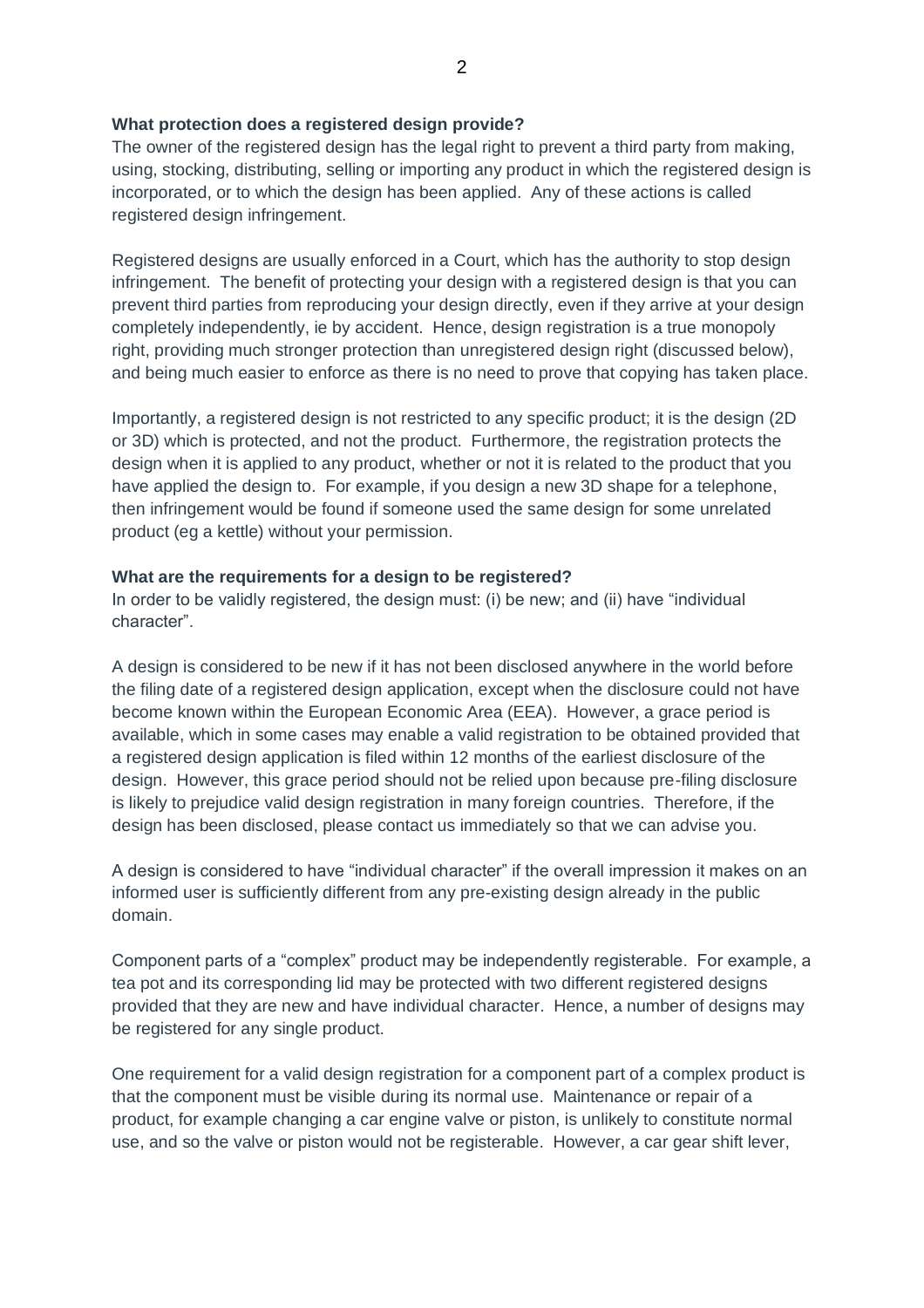which would be visible during normal use, should be registerable, provided that it is new and has individual character.

### **What types of product cannot be registered?**

The Registered Designs Act precludes certain types of design from registration. For example, a purely functional design, ie one where the design of a product is dictated solely by its function, may not be registered.

Also, any feature of a design, the shape of which is dictated by the shape of another product to which it is either attached or is in some way related, is not protectable by registration. For example, while it may be possible to register the individual designs of a tea pot and its lid per se, those aspects of their shape that enable them to fit together would not be registerable.

#### **How do I register my design?**

It is possible to protect the design of a product with either a registered UK design or a registered Community design. A UK registered design provides protection in the UK only, and costs from about £410 plus VAT. It is possible to include an unlimited number of designs in the same application, provided that each design is for the same or broadly similar products. The cost of the additional designs in a single application is substantially reduced. Applications are made to the UK Designs Registry.

A Community registered design provides simultaneous protection in all member states of the European Union.

The cost of a Community design application is from about £995 plus VAT, and applications are made at the European Union Intellectual Property Office (EUIPO) in Alicante, Spain. Furthermore, as for GB design applications, it is possible to include an unlimited number of designs in the same Community design application, provided that each design is for the same or broadly similar products. The cost of the additional designs in a single application is substantially reduced. We believe that a Community design registration provides excellent value for money, particularly when multiple designs are included in the same application.

In order to file an application for a registered design, we will need to prepare a set of representations for each design included in the application. You can either provide us with a set of drawings, or we can take digital photographs of the product bearing the design. It is important to note that no official examination is carried out on any application to register a design. Therefore, a design application will quickly and automatically proceed to registration, irrespective of whether or not the design satisfies the requirements of registerability (ie it is new and has individual character). Once the design has been registered, a registration certificate quickly issues.

The initial period of protection for a registered UK or Community design is five years. However, provided that renewal fees are paid every five years, it is possible to extend protection up to a maximum of 25 years from filing.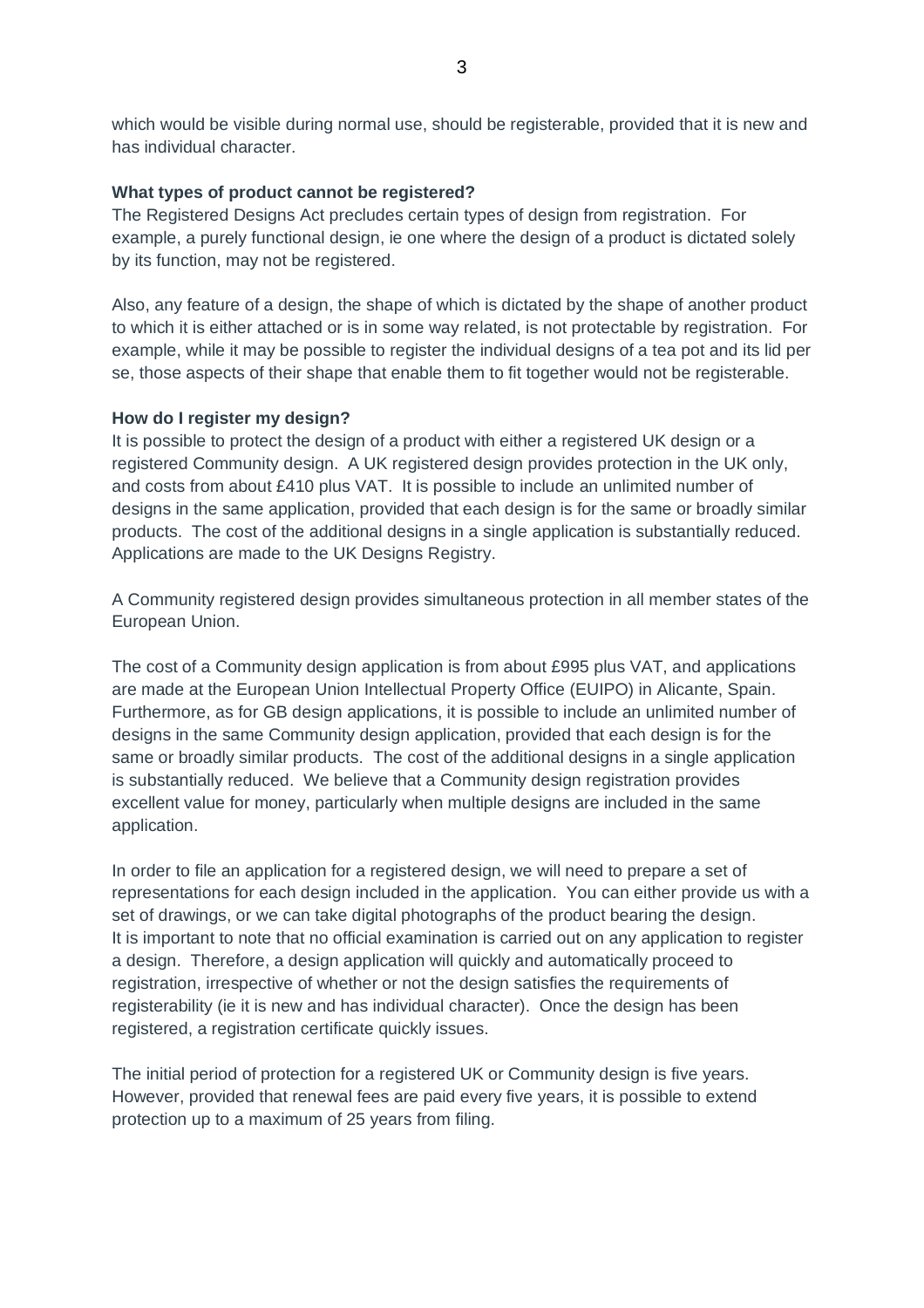## **How do I enforce my registered design?**

Because no official examination is carried out on the registered design application, the validity of a registered design is decided in the national Courts. Therefore, if someone infringes your registered UK or Community design, you have to bring a legal action against the third party, in the course of which the corresponding national Court will assess the validity of the registration. The alleged infringer is likely to attack the validity of the registered design, for example, by claiming that the design was either not new or lacked individual character.

If the Court decides that the registration is valid, they will then assess whether or not the design has been infringed. The key test for design infringement is whether the alleged infringing design is identical to, or gives the same overall impression as, the registered design, in which case infringement will be found.

The Court has the power to: (i) grant an injunction to stop the infringer; (ii) award damages in respect of financial losses resulting from the infringing activity; and (iii) order the infringer to pay a proportion of the legal costs incurred.

# **How do I obtain registered design protection overseas?**

Registered design protection across all of the member states of the European Union can be conveniently and cost-effectively obtained with a registered Community design. However, for countries that are not in the EU, separate national design applications must be filed in each country of interest. The term of registered design protection, and the various criteria for testing whether a design is registerable or not, vary from country to country. Also, in many countries there is no grace period permitting the design to be disclosed before an application for registration has been filed.

However, fortunately, most countries are party to the Paris Convention, an international treaty which enables design protection to be obtained overseas, provided that foreign design applications are filed within 6 months from the UK or Community filing date. The foreign design applications are effectively back-dated to the date of the initial UK or Community design application. Hence, filing a UK or Community design application effectively gives you the option of obtaining design protection in most countries of the world, so long as foreign design protection is sought within 6 months from the priority date.

In order to file a foreign design application, we use the services of a local attorney in each country of interest. We have a large network of foreign associates, who assist us by filing and prosecuting design applications in their home countries on behalf of our clients.

The cost of filing a national design application varies from country to country. For a typical case, the cost of filing a national design application is from £750 to £1,250 plus VAT, including official fees and foreign attorney charges.

Once the national design application has been filed at the local Designs Registry, it must be prosecuted through to registration, and this may take up to a year in some cases. Prosecution costs can range from about £250 to £850 plus VAT for a typical case in most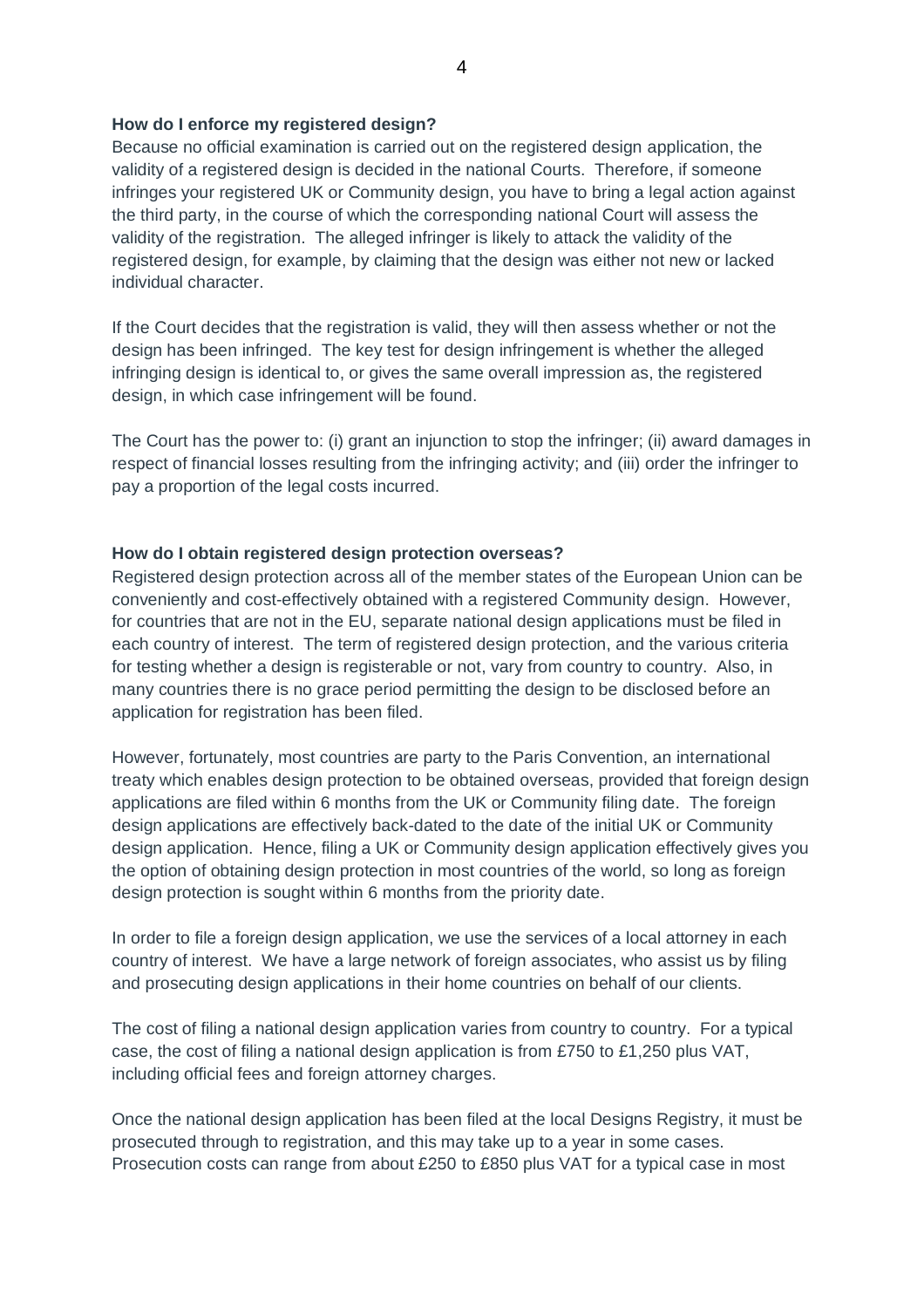countries. In order to keep a registered design alive, it is necessary in most countries to pay renewal fees, commonly every five years, with the possibility of obtaining a maximum period of protection of 25 years from filing in some countries.

### **What is an unregistered design right?**

In addition to a registered design, a product may also be protected by Unregistered Design Right (UDR). It is important to note that the design of a product may be simultaneously protected by UDR as well as by a registered design.

However, whereas 2D and 3D designs of a product may be protected in a design registration, only the 3D shape and configuration of a product can be protected by UDR, ie UDR does not protect the 2D surface decoration of a product.

There is no registration system for UDR because UDR arises automatically as soon as the design has been created. Accordingly, obtaining UDR is completely free.

The term of protection for UDR in a product is 15 years from the end of the year in which the design is created or 10 years from the end of the year in which the first sale of the product occurs, whichever term expires first.

However, licences are available as of right for the last 5 years of UDR protection. This means that anyone can then obtain a licence to reproduce the design protected by your UDR on mutually agreed terms, for example, upon payment of an annual licensing fee or a lump sum payment.

In order to assist in calculating the term of UDR protection for a design, we recommend designers safely store at least the first original copy of any design. Such copies should ideally be dated, signed by the designer and also witnessed by an independent witness (such as a Notary Public). This may make it easier to prove that UDR existed in the design on a particular date, and also assist in calculating the term of UDR protection. This could be important should infringement of the UDR occur, as you will need to establish, possibly in a Court of law, that UDR subsisted in the design at the time of the alleged infringement.

#### **What is Unregistered Community Design Right?**

In addition to the UDR that is available in the UK, Unregistered Community Design Right (UCDR) may also be available. UCDR arises automatically, is free to obtain, and protects the 3D shape and configuration of a design across all the member states of the European Union.

The term of protection of UCDR for any product is, however, only 3 years from the date on which the design was first made available to the public within the European Community. This includes any non-confidential publication, exhibition, or use in trade.

The period of three years may run in parallel with the registration process for the same design. In cases where the 12 month grace period has been relied upon to obtain a valid registered design, the 3 year UCDR term may come into effect. However, when the grace period has not been used, the UCDR is of little or no additional value after registration.